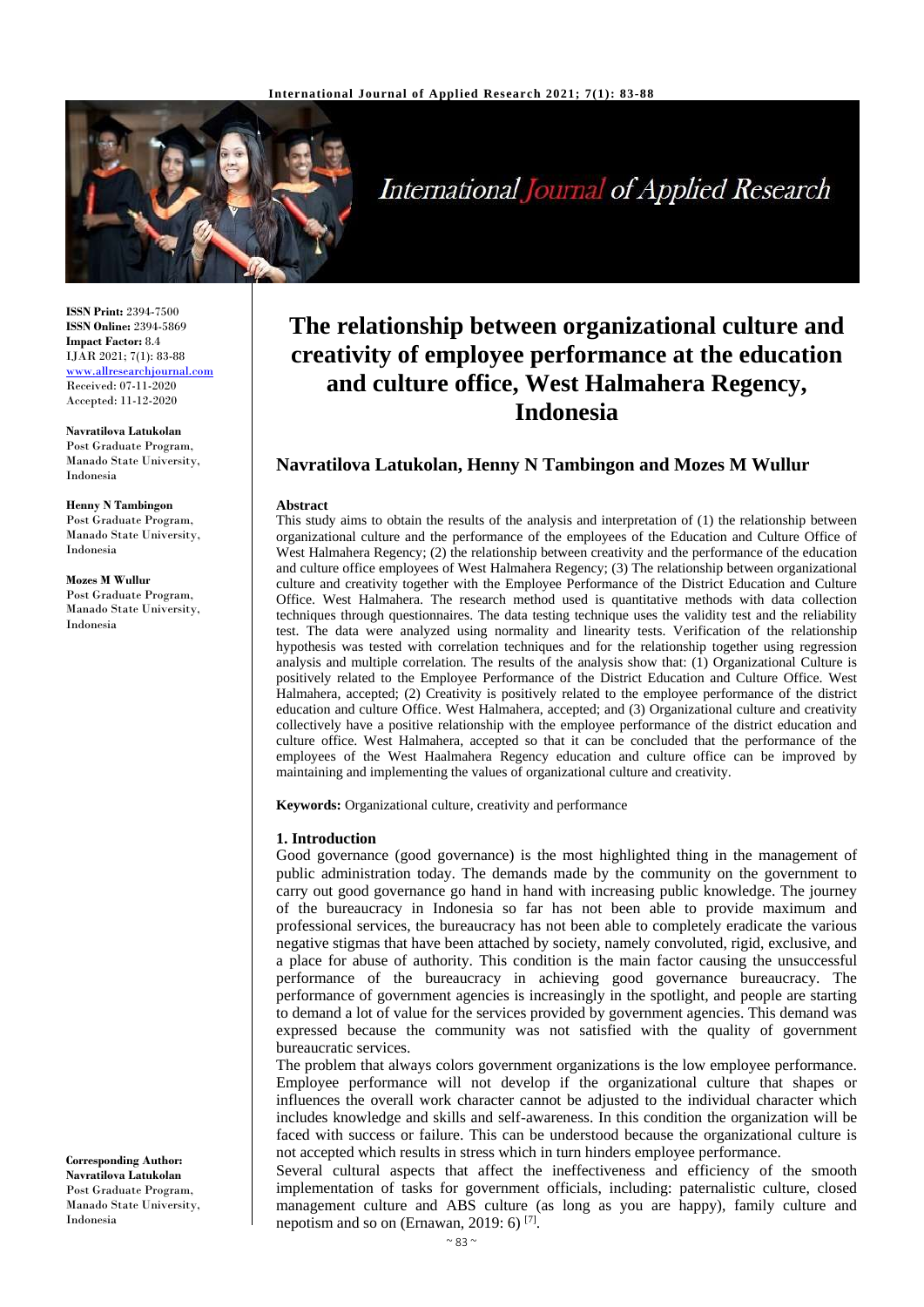A strong culture with positive values is initially intended to reinforce the core values of the organization, but when it shifts from its core to a strong culture with negative values, it will actually prevent an organization from experiencing change.

Sopiah (2017: 127) also states that there are two camps related to organizational culture. The first camp holds the view that organization is a culture and the second camp believes that organization has a culture. The first camp thinks that organization is the result of culture. Therefore this flow emphasizes more on descriptive explanations of an organization. Conversely, the second stream emphasizes the factors that cause culture in the organization and its implications for the organization, for example by taking a managerial approach. This second stream is more appropriately applied in the interests of the organization because the emphasis is on the importance of culture as a variable that can affect organizational effectiveness. Therefore, organizational culture seems to have an influence on how an employee carries out his duties and responsibilities, so it is concluded that a strong culture will have a big influence on the behavior of its members because the level of togetherness and high intensity creates an internal atmosphere in the form of high behavioral control. One of the specific results of a strong culture is to create a high agreement between members about what the organization believes (cohesiveness, loyalty and organizational commitment). The government in this case has tried to respond to the demands of society by trying to improve the performance of various government organizations so that these efforts are expected to be able to answer and fulfill the aspirations and demands of the community through various improvements to the work system and increase the quality of human resources. However, it turns out that what is expected has not been fully achieved.

The Department of Education and Culture of West Halmahera Regency, as a government agency responsible for regulating and supervising educational activities, is not free from the problem of sub-optimal performance in relation to organizational culture and work creativity. This spotlight is directed by the community towards government agencies, especially the West Halmahera Regency Education and Culture Office because they consider that the performance of employees as public servants is not optimal, one of which is public services that are still low because most of the employees live in areas outside of Kab. West Halmahera which can only be reached by sea transportation so that climate and weather also have a role in employee delays in providing services, employees who do not carry out their duties as expected, completion of tasks that are not on time, completion of work that is not in accordance with a predetermined work plan.

Likewise, the problem of organizational culture and creativity will determine how high the employee's performance is. It is impossible that the performance will increase if the organizational culture as a system that forms the overall work order is not in good condition. If it is related to employee work creativity, it can be said that high performance is impossible to achieve if work creativity is low. On the other hand, it is also often found that employee creativity is quite high but often cannot be implemented because it is not supported or accepted by management.

Therefore, researchers feel the need to conduct a study of organizational culture and creativity in relation to employee performance.

The purpose of this study is to obtain the results of the analysis and interpretation of:

- 1. The relationship between organizational culture and employee performance at the Education and Culture Office of West Halmahera Regency.
- 2. The relationship between creativity and employee performance at the Education and Culture Office of West Halmahera Regency.
- 3. The relationship between organizational culture and creativity together with the performance of employees at the Education and Culture Office of West Halmahera Regency.

# **2. Literature Review**

# **2.1 Performance concept**

Wibowo (2011: 7)  $^{[26]}$  states that performance comes from the notion of performance which means work results including how the work process takes place. In this case, performance is the result of work that has a strong relationship with the organization's strategic goals, satisfaction and contributes to the achievement of organizational goals. Thus, performance covers the implementation of work and the results achieved from the work, including what to do and how to do it.

Payaman  $(2011: 33)$  <sup>[15]</sup>, "performance is the level of achievement of results for the implementation of certain tasks". He stated that performance is the level of achievement of results in order to achieve goals. Performance is seen as an overall activity carried out to improve the performance of a company or organization, including the performance of each individual and work group.

Dessler  $(2015: 122)$  <sup>[4]</sup> argues that performance (work performance) is the actual achievement expected of employees. Expected work performance is standard performance that is formulated as a reference so that employee performance can be seen in accordance with the position compared to the standards made. In addition, it can also be seen the performance of these employees against other employees. The results of research on public sector performance conducted by Kewo  $(2017)$ <sup>[11]</sup> found that performance has an effect on local government accountability.

Davis  $(2011: 93)$  <sup>[5]</sup> states that performance is the appearance of a person's ability to produce something that is reflected in the work results. The ability of an employee / worker appears in the performance that can be achieved because that is where the ability of the employee / worker can be measured. According to Wahyudi and Akdon (2017; 116) [28] , effectiveness can also be interpreted as the ability to choose the right goals or the right equipment to achieve the goals that have been set. The success of employee performance is strongly influenced by many factors, and each of these factors is related to one another. Information about employee performance and the factors that influence employee performance is very important to know. According to Mangkunegara (2012: 13, 14) the factors that influence performance achievement are the ability factor and the motivation.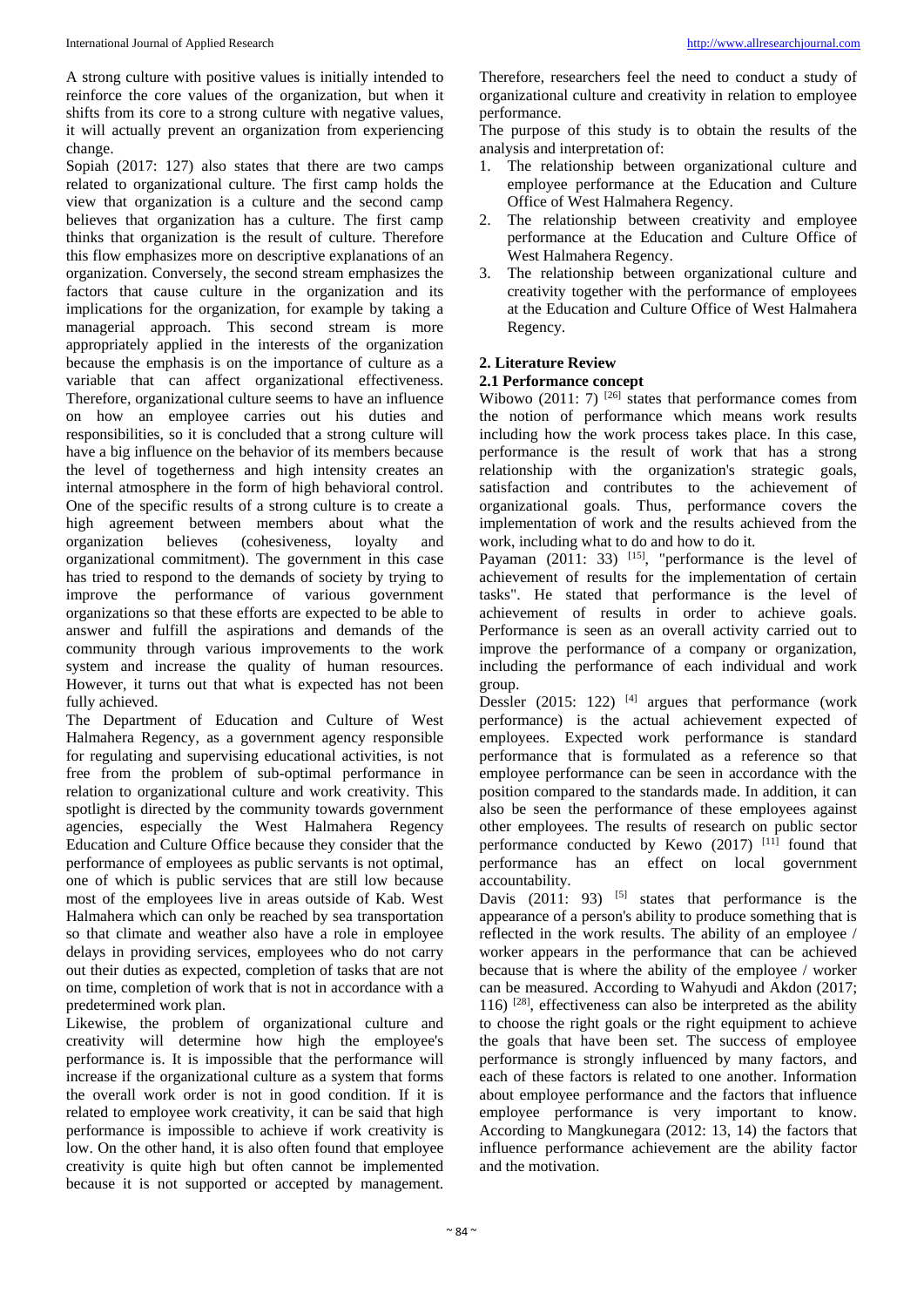#### **2.2 The concept of organizational culture**

Every organization certainly has a culture that affects all aspects of the organization and the behavior of its members individually and in groups. Wirawan  $(2015: 10)^{[27]}$  states "organizational culture as norms, assumed values, beliefs, philosophy, organizational habits and so on (cultural content) developed by founders, leaders and members of the organization which are socialized and taught to new members and applied in activities organization thus influencing the mindset, attitude and behavior of organizational members in producing products, serving consumers and achieving goals. This organizational culture is a characteristic of the organization, not the individual members. If the organization is equated with humans, then organizational culture is the personality of the organization. However, organizational culture shapes the organizational behavior of its members, even the behavior of organizational members as individuals.

According to Sarplin in (Wahab, 2017: 12)  $[25]$ "organizational culture is a system of values, beliefs and habits in an organization that interact with the norm system structure to produce norms of organizational behavior". These are organizational values that can be understood and practiced according to the applicable rules where the place does the job well.

## **2.3 The concept of creativity**

One of the reasons why government agencies in Indonesia have not made significant progress is due to the presence of management and implementing officials who have limitations in sparking new innovations in the form of ideas or ideas. In this condition, the government does not apply the principle of the right man on the right place, so that in the end it has an effect on the work pattern of the monotonous standard system which is not creative. Even though modern society today wants various variations and new breakthroughs, especially concerning public services (Akbar A, Muh. Firyal, (2017; 96)<sup>[2]</sup>.

This creativity is important because basically every organization is heterogeneous and has multiple complexities in which there are various educational backgrounds, abilities and cultures. Tilaar  $(2002: 24)$ <sup>[23]</sup> states that creativity is an intellectual ability or skill that a person has in creating or producing new concepts, breakthroughs, ideas or ideas that can be used to improve the performance of both individuals and groups in an effort to achieve organizational goals.

The results of Wutantoro's research (2009: 138) concluded that employee work behavior and morale had a positive or strong relationship with employee performance at the Secretariat of West Java Province with a high and significant degree of relationship. Dunggio's research results (2020: 79) say that organizational culture greatly affects employee performance in carrying out work responsibilities. Siska's research results (2011: 92) say that work behavior has a positive relationship with employee performance with a high degree of relationship. A conducive work climate followed by optimal employee performance.

Based on the above framework, the research hypothesis is formulated as follows:

- 1. There is a relationship between organizational culture and employee performance at the Education and Culture Office of West Halmahera Regency.
- 2. There is a relationship between creativity and employee performance at the Department of Education and Culture of West Halmahera Regency.
- 3. There is a relationship between organizational culture and creativity together with the performance of

employees at the Education and Culture Office of West Halmahera Regency.

#### **3. Research Method**

The method used in this research is a survey method with a quantitative research approach, where quantitative is defined as a research approach based on the positivist philosophy, used to research on certain populations or samples, the technique of taking is generally carried out randomly, data collection uses research instruments, data analysis is quantitative or statistical in nature with the aim of testing the predetermined hypothesis (Sugiyono, 2016: 11).

This study aims to describe all variables, namely the independent variable, organizational culture symbolized by  $(X1)$ , creativity variable  $(X2)$ , and the dependent variable is employee work performance (Y). This research was conducted on employees in the Education and Culture Office of West Halmahera Regency. When the research was carried out in September-December 2018, the population of this study were all employees at the Office of Education and Culture of West Halmahera Regency with the population unit consisting of 90 employees consisting of structural and functional staff, namely supervisors. Supervisors are considered heterogeneous because they have the same values and characteristics in improving employee performance. In this study, the researchers determined 30 people as the subject of testing the instrument and 60 people as subjects. This study is a population research.

In this study, three types of data are needed, namely: (1) data on employee perceptions of organizational culture (variable X1), (2) data on employee perceptions of work creativity (variable X2), (3) data on employee perceptions of employee performance (variable Y).

To obtain data, a type of questionnaire was used which according to Sugiyono, (2016: 193) questionnaire is a data collection technique carried out by giving a set of questions or written statements to respondents to answer, where the questions in the questionnaire are adjusted to the indicators indicators specified for each research variable.

The answers to the questions selected by the respondents in the questionnaire were given weight (score) for both the variables of organizational culture, creativity and employee performance. Tabulation is done by giving a score to the respondent's answers in a row, which are as follows; 1, 2, 3, 4, 5. To complement the primary data, it is necessary to collect secondary or supporting data in this study which is sourced from the data documents of the Education and Culture Office of West Halmahera Regency. The validity test is carried out using the Statistical Product and Service Solutions (SPSS) Program version 24. Furthermore, the basis for decision making is that if the value of rcount $>$ rtabel is said to be valid otherwise if the value of rcount <rtabel is invalid.

Then the way to find the rtabel value with  $N = 30$  at 5% significance in the distribution of the rtabel statistical value, the rtable value is obtained at 0.361. Based on the description above, the results of the validity test can be seen in table 3.6, the summary of the validity tests X1, X2, and Y. Based on the results of the validity test, it appears that each question item has high validity, it can be concluded that the instruments of organizational culture, creativity and employee performance can be used in this study and are declared valid. The results of the reliability test using the SPSS version 24 program for the organizational culture variable instrument showed that the results of the guttman split-half coefficient of 0.987 showed that the organizational culture variable instrument X1 was declared reliable.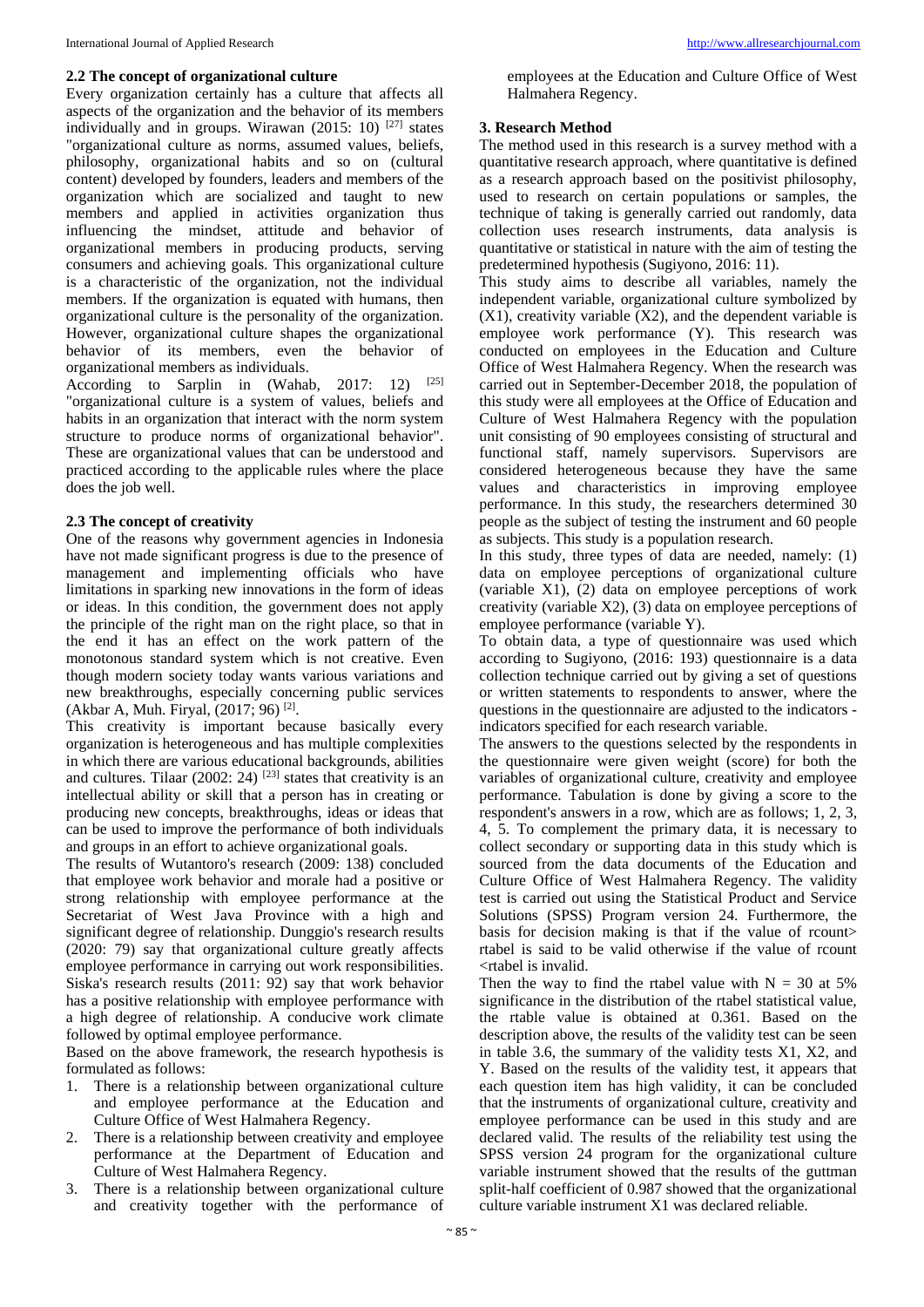#### **4. Result and Discussion**

## **4.1 The relationship between organizational culture and employee performance**

Based on the results of the data analysis, the research hypothesis which states that organizational culture is

positively related to employee performance is acceptable. The data analyst gave the results of the relationship between organizational culture  $(X1)$  and employee performance  $(Y)$ of 0.000 and the T-count value of 2.121 which was greater than the T-table value of 0.2500.

|  | Table 4.1: Anova Linearity Test Table X1 to Y |  |  |  |  |  |  |  |
|--|-----------------------------------------------|--|--|--|--|--|--|--|
|--|-----------------------------------------------|--|--|--|--|--|--|--|

|                                      |                |                          | <b>Sum of Squares   df   Mean Square  </b> |                |        | Sig.     |
|--------------------------------------|----------------|--------------------------|--------------------------------------------|----------------|--------|----------|
|                                      |                | (Combined)               | 380.192                                    | 1 <sub>7</sub> | 22.364 | .630.848 |
| Performance * Organizational Culture | Between Groups | Linearity                | 5.957                                      |                | 5.957  | .168.684 |
|                                      |                | Deviation from Linearity | 374.234                                    | 16             | 23.390 | .659.816 |
|                                      | Within Groups  |                          | 1491.058                                   | 42             | 35.501 |          |
|                                      | Total          |                          | 1871.250                                   | 59             |        |          |

Organizational culture is a characteristic of an organization, not its individual members. If the organization is equated with humans, then organizational culture is the personality of the organization. However, organizational culture shapes the organizational behavior of its members, even the behavior of organizational members as individuals. In line with that Wirawan (2009: 10) states "organizational culture as norms, assumed values, beliefs, philosophy, organizational habits and so on (cultural content) developed by founders, leaders and members of the organization which are socialized and taught to new members and applied in organizational activities so as to influence the mindset, attitudes and behavior of organizational members in producing products, serving consumers and achieving goals". So that based on linear regression analysis, it can be explained that employee performance (Y) is influenced by organizational culture (X1). With the meaning that the increasing organizational culture (X1), the employee performance will also increase (Y).

This effect based on the t test statistic was significant. The results of this data analysis explain that organizational culture has a positive influence while making a significant contribution to employee performance. For this reason, organizational culture must be applied effectively and efficiently, so that it can achieve predetermined organizational goals, because to achieve predetermined goals one of the things that needs to be considered is the implementation of the application of organizational culture, with the implementation of organizational culture effectively and efficiently. then the goals that have been determined will be easily achieved. Therefore the hypothesis which states that organizational culture is positively and significantly related to the performance of employees at the education and culture office of West Halmahera Regency is accepted.

#### **4.2 Relation of Creativity with Employee Performance**

Based on hypothesis testing, it is found that there is a relationship between creativity and employee performance. This means that the higher the creativity, the better employee performance. Thus the hypothesis that there is a positive relationship between creativity and employee performance can be accepted.

|               |                |                          | <b>Sum of Squares</b> | df        | <b>Mean Square</b> |      | Sig.        |
|---------------|----------------|--------------------------|-----------------------|-----------|--------------------|------|-------------|
|               | (Combined)     |                          | 564.566               | 19        | 29.714             |      | $.910$ .575 |
|               | Between Groups | Linearity                | 23.076                |           | 23.076             | .706 | .406        |
| Performance * |                | Deviation from Linearity | 541.490               | 18        | 30.083             | .921 | .560        |
| Creativity    | Within Groups  |                          | 1306.684              | 40        | 32.667             |      |             |
|               |                |                          |                       |           |                    |      |             |
|               | Total          |                          | 1871.250              | <b>59</b> |                    |      |             |

**Table 4.2:** Anova Linearity Test X2 to Y

This effect is based on the t-test statistic, it is known that the significance value is 0.000 and the T-count value of 3.991 is greater than the T-table value of 0.2500. Since the probability (0.000) is much smaller than 0.05, this regression model can be used to predict employee performance. Or it can be said that creativity has a significant effect on employee performance and cannot be ignored.

The results of this analysis explain that creativity makes a significant contribution to employee performance. Theoretically, if employees have low creativity, namely about self-confidence, integrity, compassion and intuition, then they do not have a good performance according to their needs and are also not in accordance with what is expected. In relation to performance, creativity has a very important role in improving employee performance, because to

achieve good performance, one of the things that needs to be considered is the creativity of an employee. With high creativity, it can develop the potential of the organization properly, in order to increase performance optimally. This is more clearly stated by Simamora (2001: 68) stating that in order for an organization to function effectively and in accordance with organizational goals, the organization must have good employee performance, namely by carrying out its duties in a reliable manner.

In line with the above statement, employees are required to have creativity in accordance with the standards of an organization that is completely integrated with employee performance, in this case employees must have the ability to master props supported by mastery of technology, the ability to describe and explain the function of each props, the ability to control, the ability to create something that can be interesting, not monotonous at work, can understand the conditions of work, and is able to involve colleagues in the context of interactive dialogue. For this reason, the increase in creativity has a very positive effect on improving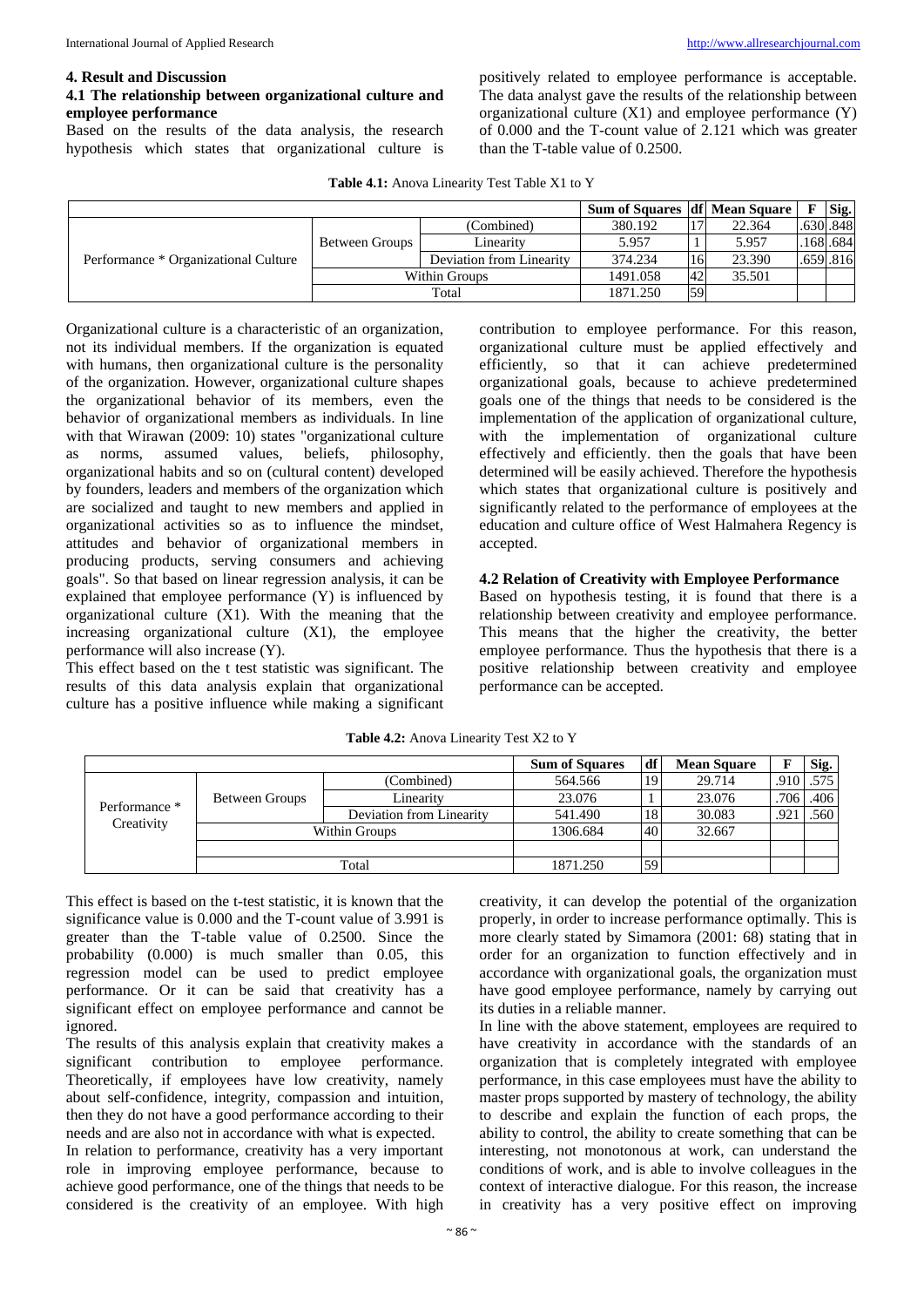employee performance, this is evidenced by the results of data analysis which show that the significant value of the relationship between creativity and employee performance is 0.000 less than  $a = 0.05$  and the value of T count 3.991 is greater than the value of T table 0. 2500. Therefore the hypothesis which states that creativity is positively and

significantly related to the performance of employees at the education and culture office of West Halmahera Regency is accepted.

## **4.3 Organizational Culture and Creativity Together with Employee Performance**

|  |  |  | <b>Table 4.3:</b> The coefficient of determination and correlation coefficient |  |  |
|--|--|--|--------------------------------------------------------------------------------|--|--|
|--|--|--|--------------------------------------------------------------------------------|--|--|

| <b>Change Statistics</b><br>Model R   R Square   Adjusted R Square   Std. Error of the Estimate |                                                                                       |  |  |  |  |  |  |  |  |  |  |
|-------------------------------------------------------------------------------------------------|---------------------------------------------------------------------------------------|--|--|--|--|--|--|--|--|--|--|
|                                                                                                 | R Square Change $ F $ Change df1 df2 Sig. F Change                                    |  |  |  |  |  |  |  |  |  |  |
|                                                                                                 | 0.429<br><b>157</b><br>.655 <sup>a</sup><br>6.336<br>21.422<br>.000<br>0.429<br>0.409 |  |  |  |  |  |  |  |  |  |  |
| a. Predictors: (Constant), Kreativitas, Budaya Organisasi                                       |                                                                                       |  |  |  |  |  |  |  |  |  |  |

Based on the output from the results of data analysis, it is found that there is a relationship between organizational culture and creativity with employee performance. And this means that in improving employee performance, there must be collaboration between organizational culture and creativity in order to facilitate the process of achieving predetermined goals. Because to improve employee performance, there are several factors that need to be applied, as stated by Mangkunegara  $(2011: 13, 14)$  <sup>[12]</sup>, the factors that affect performance achievement are the ability factor and the motivation factor. Meanwhile, the opinion of Henry Simamora (2018: 129)<sup>[18]</sup> states that performance is influenced by three factors, namely: 1). Individual factors consisting of: Ability and expertise, background, demographics. 2). Psychological factors consisting of: Perception, Attitude, Personality, Learning, Motivation. 3). Organizational factors consist of: Resources, Leadership, Awards, Structure, Job design.

#### **5. Conclussion and Recommendation 5.1 Conclusion**

Based on the results of research and discussion the researchers concluded as follows:

- 1. There is a positive relationship between organizational culture and employee performance. So it can be concluded that when the organizational culture is implemented properly, it will have a positive and significant impact on the performance of employees at the West Halmahera education and culture office. This conclusion is based on the results of research which shows the significance value for the relationship between variable X1 and variable Y is equal to 0.000 and the value of tcount 2.121 is greater than the value of ttable 0.2500.
- 2. There is a positive relationship between creativity and employee performance. This means that high employee creativity will have a positive and significant effect on employee performance in the education and culture office of West Halmahera Regency. In accordance with the results of research which shows that the significance value for the relationship between variable X2 and variable Y is equal to 0.000 and the value of tcount 3.991 is greater than the value of t table 0.2500.
- 3. There is a positive relationship between organizational culture and creativity together with employee performance. This means that organizational culture and creativity are both important and play a role in improving the performance of employees at the education and culture office of West Halmahera Regency. In accordance with the results of research which shows that the significance value for the

relationship between the variables X1 and X2 together with Y is equal to 0.000, which is smaller than 0.05 and the F count value of 21.422 is greater than the F table value of 2.760. Then the results of the coefficient of determination show that the value of R Square is 0.429, this means that the relationship between organizational culture and creativity together with the performance of employees in the education and culture office of West Halmahera Regency is 43% and 57% is influenced by other factors.

# **6. Recommendation**

Based on the results of research carried out at the West Halmahera Regency Education and Culture Office, the following suggestions are given:

- 1. The Head of Service is expected to be able to apply an organizational culture in carrying out his leadership that is tailored to his duties and functions, and to always build good communication with employees in order to improve employee performance.
- 2. Employees should further increase their creativity, and always build good communication between fellow employees and leaders and always try to increase their potential, in order to improve performance.

# **7. References**

- 1. Arikunto S. Prosedur Penelitian: Suatu Pendekatan Praktik. Jakarta: Rineka Cipta 2013.
- 2. Akbar A, Muh, Firyal. Konsep Penempatan Pegawai Bukan Pada Tempatnya Aktualisasi Prinsip The Right Man On The Right Place/Job 2017.
- 3. Dale Timple. Memotivasi Pegawai Seri Manajemen Sumber Daya MAnusia. Penerbit Elex Media Komputindo. Jakarta 2011.
- 4. Dessler, Garry. Manajemen Sumber Daya Manusia Terjemahan Edisi Kesepuluh Jilid I Bekerja Sama Dengan Paramita Rahayu. Indonesia. P.T. Macanan Jaya Cemerlang 2015.
- 5. Davis, Keith. Management Sumber Daya Manusia, Graha Ilmu, Yogyakarta 2011.
- 6. Dwiyanto, Agus, DKK. Reformasi Birokrasi Publik di Indonesia. PSKK-UGM. Yogyakarta 2019.
- 7. Ernawan, Erni R. Organizational Culture: Budaya Organisasi dalam Perspektif Ekonomi dan Bisnis. Cetakan kesatu. Alfabeta. Bandung 2011.
- 8. Hasibuan. Managemen Sumber Daya Manusia. Penerbit PT. Joko Agung. Jakarta 2019.
- 9. Hoy WK, Miskel S. Administrasi Pendidikan: Teori Riset dan Praktik. Yogyakarta: Pustaka Pelajar 2014.
- 10. Irawan, Setiyanto. Pengaruh Kepuasan Kerja dan Komitmen Organisasi. Kencana Grifin 2017.